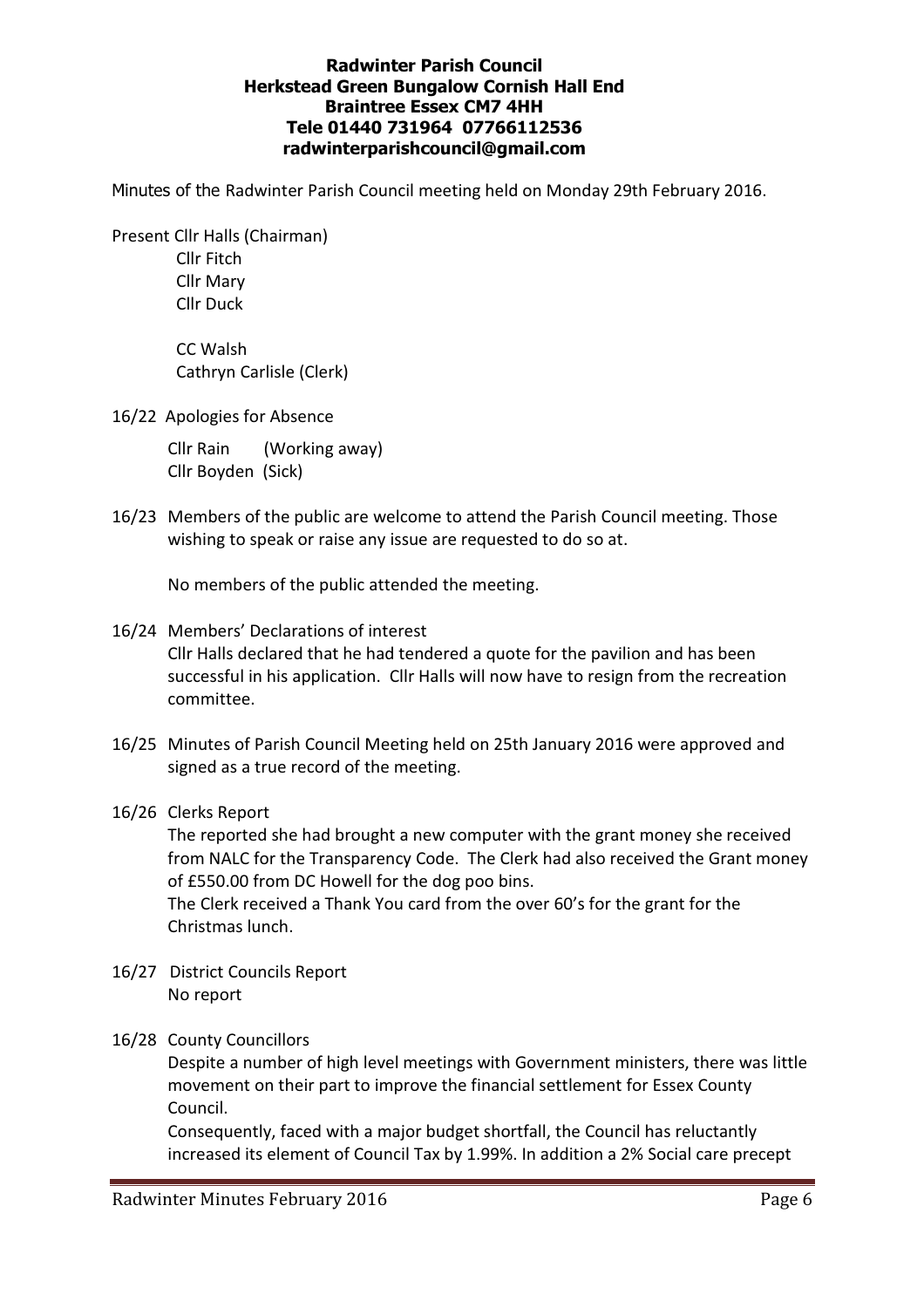has been added in order to meet the increasing demands of an ageing population across the County.

 Whilst major frontline services remain protected, there are a number of budget cuts, notably the Local Highways Panel. I am confident we should be able to deliver a range of schemes this year, but they will be limited. The next panel meeting is on April  $4^{th}$  at 6pm.

 A consultation on the pre-submission waste plan is published this week, with the proposed key sites in Uttlesford in Canfield, Newport and Elsenham. A consultation on Children's centres is now out and runs until April  $10<sup>th</sup>$ . Details available on http://surveys.essexinsight.org.uk/childrenscentresconsultation2016

Cllr Hirst has step down and he's now going to stand for Police & Crime Commissioner.

 Cllrs asked if CC Walsh could help with the school bus stop at Maple End Lane. The Children stand on the corner of the road waiting for a bus and its very dangerous when the road is icy as a car came straight off the road towards the bus stop.

## 16/29 Recreation Ground:

## 16/29.1 Recreation Ground Entrance

 The Clerk had got a quote for a sign saying Recreation Ground its 91.5 x 61 cm this would go on the white fence opposite the school. The price was £75.00 this was agreed by all councillors present.

## 16/29.2 Recreation Ground

 Current situation - Recreation Ground Improvements and New Pavilion Money raised so far.

£46,500 through local fund raising.

 With the amount that the PC has promised us from its own funds (20k), the section 106

 (11k) and the landowner donation (178k), we have in total £255,500. Other Funding

 Unfortunately, our grant application to Sport England was unsuccessful. We have just put in a funding application to DEFRA for 80k and should hear about that by the end of March.

 We have been successful in securing funding for a zip-wire which is due to be installed on the rec in March.

 We will continue to apply for funds as and when we find grant giving bodies where we fulfil their criteria.

 Fund Raising Events this year Village Quiz Feb: £550 Duck Race Ester Monday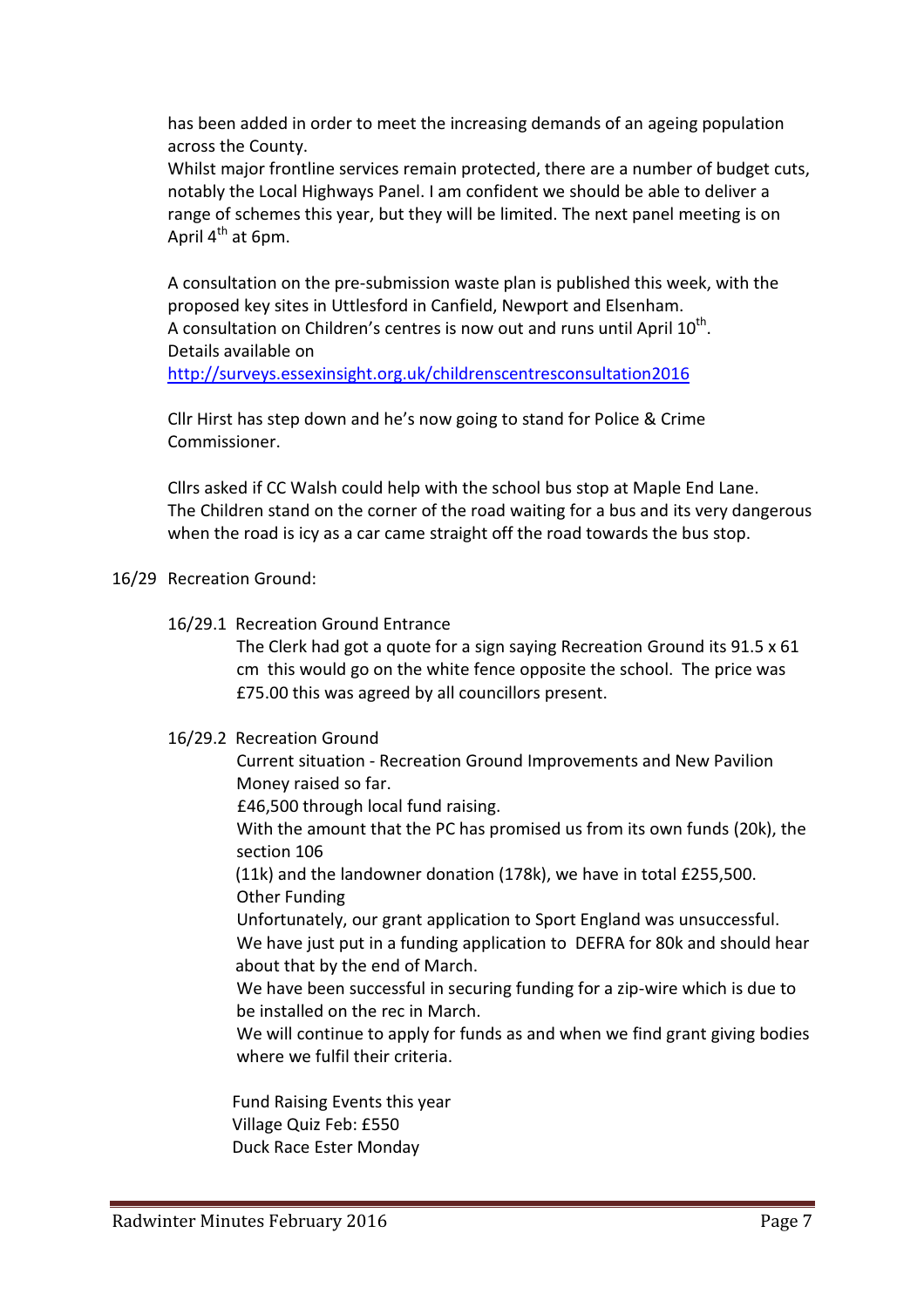Hangi Hog June 11th. (This will also incorporate the Queens birthday celebrations)

 (There will be no fete this year as no-one has come forward to organise one, and we do not have the resources on the rec committee to organise this and maintain momentum with the new pavilion and other additions to the rec.)

### Tenders

 We have been through the tendering process sending specs to five builders. Mark Halls was the lowest tender and once we have sufficient funds we plan to appoint him to build the pavilion. Unfortunately, all the tenders came back considerably higher than the budget tenders which we had based our prices around and we find ourselves having to find a further 50k for the new pavilion (build cost approx. 247k including access road). Once the outcome of the DEFRA application is known the Steering Group will meet to look at possible savings and phasing options.

### Trustees

 With Mark Halls having the successful tender he will now step down form the steering group and trusteeship of the Recreation ground Charity for the duration of the project. In view of this it would be beneficial if there was another member of the PC prepared to become a trustee. We also have a further trustee vacancy because Stephen Hargreaves has now moved out of the area.

### 16/29.3 Recreation Ground Car Park to receive update

The Clerk had received a quote from Thames Hydroblasting

200m of 100mm white line

162m of 100mm yellow line

4-6 Disabled symbols

The cost would be £650 + Vat

 There would be additional 20% uplift of the work needs to be completed at night or weekends.

 Cllrs thought that this was a good price but would wait until all the recreation ground work had been completed before commencing.

### 16/30 Finance:

To agree the following payments:

| 16/30.1          | Cathryn Carlisle - | salary                     |        |
|------------------|--------------------|----------------------------|--------|
| 16/30.2 £88.03   | E-on               | Electricity                | d/d    |
| 16/30.3 £23.00   | Cathryn Carlisle   | <b>Clerk Expenses</b>      |        |
| 16/30.4 £48.38   | A & J Lighting     | Maintenance                | S/O    |
| 16/30.5 £54.64   | S & W Graves       | <b>Website Domain Name</b> |        |
| 16/30.6 £7989,60 | Playquip           | ZipLine                    | 500363 |
| 16/30.7 £328.99  | Cathryn Carlisle   | <b>Dell Computer</b>       |        |
| 16/30.8 £20.00   | <b>EALC</b>        | Course                     |        |
| 16/30.9 £300.00  | Sign & Graphics    | Refurb of sign             |        |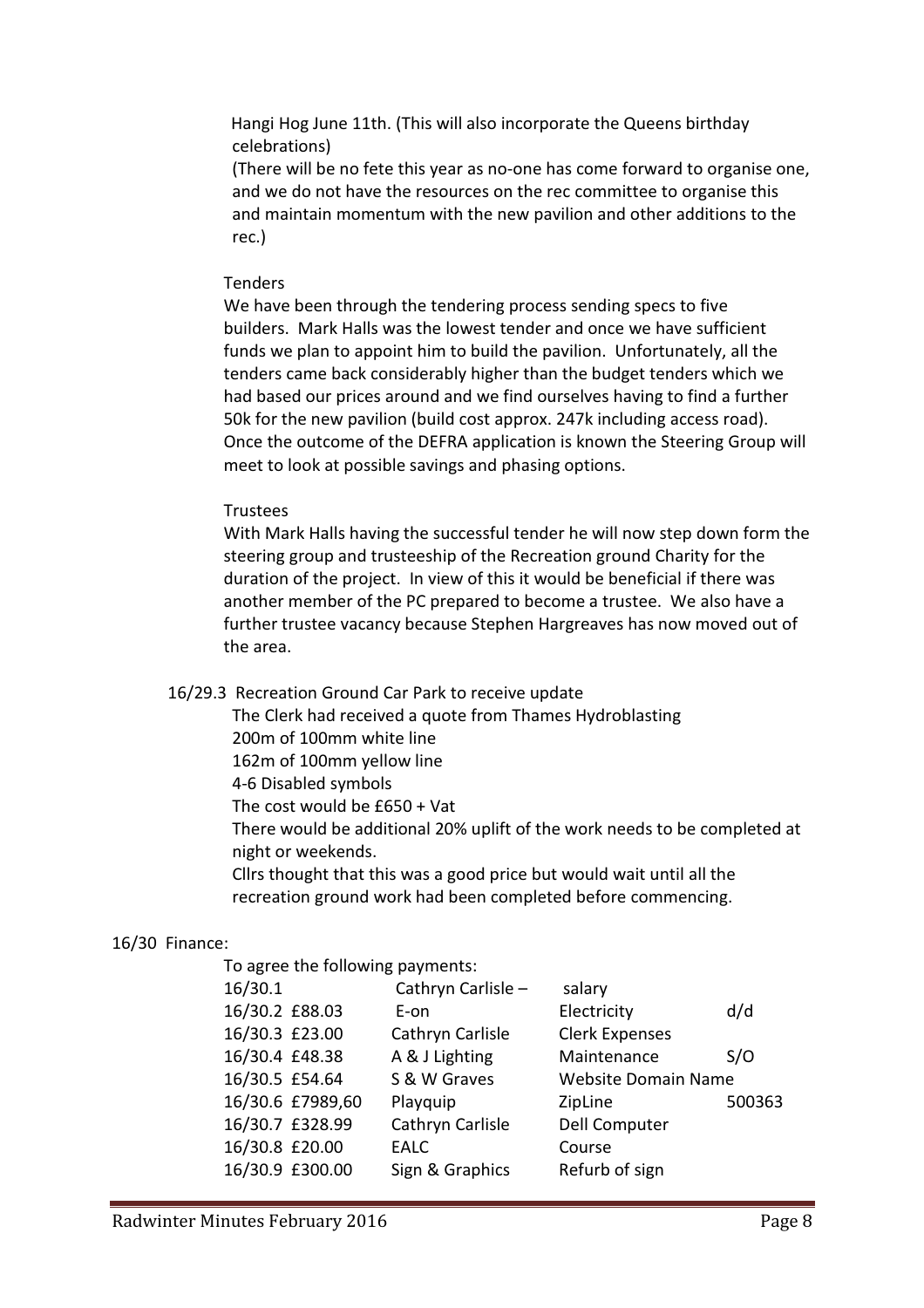16/30.10 £31.79 BT Telephone D/D Payments were approved and signed.

- 16/30.11 Monthly Budget and Bank Reconciliation Were checked and approved.
- 16/30.12 Bank Account No Update
- 16/31 Recent Planning Applications:
	- 16/31.1 Planning Applications UTT/16/0343/FUL Proposed change of use of agricultural building to workshop. Radwinter Hall Farm Walden Road

 UTT/16/0412/HHF Proposed first floor rear extension and additional/replacement doors, windows and front door canopy. The Old Brewery Church Hill

 The Clerk reported that Uttlesford District Council Officers have now made an initial draft assessment of these sites and this assessment has been published on the website. This assessment forms part of the Strategic Land Availability Assessment (SLAA). Details can be found at www.uttlesford.gov.uk/sites

 The Clerk has looked at the sites and there are 2 for Radwinter one is for the land opposite the Plough Inn, the other is for the land on the right hand side as you go out of the village towards Hempstead.

 The Clerk asked Cllrs to look at the sites and give comments at the next meeting.

16/31.2 Planning Results

# 16/31.3 New Development of East View The Clerk had received confirmation that the new road would be called Gillon Way.

## 16/32 Highways: Updates

The Clerk to report the pothole near the bridge again.

## 16/33 Stocking Green

 Cllr Halls met David Low at Stocking Green at the weekend to discuss the grass cutting at Stocking Green. David Low has been through the middle of the green as requested.

 Cllr Mary and Cllr Duck both commented that we hadn't had any money for the telegraph poles? Cllr Mary to let the Clerk have details.